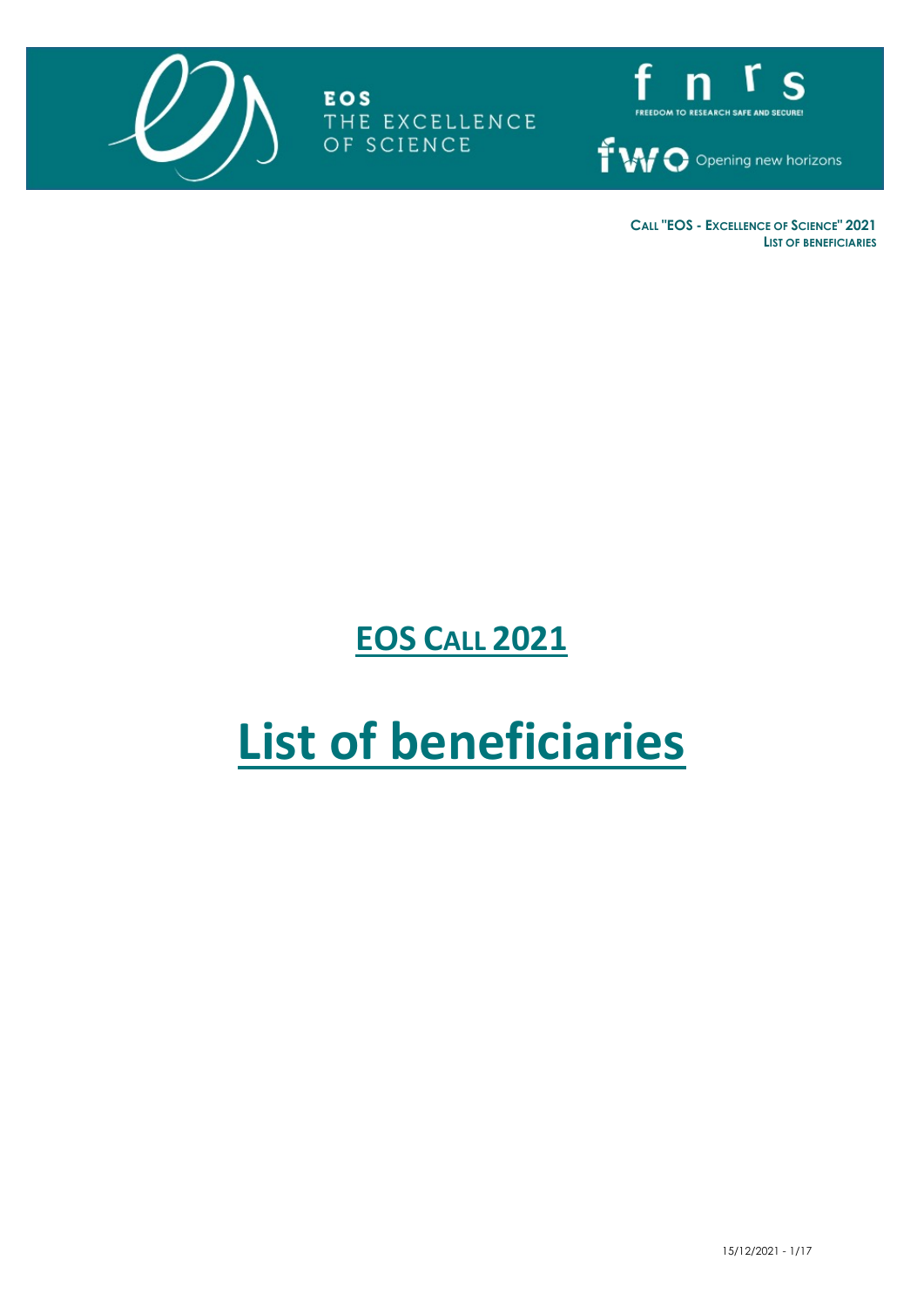

**Project title Actuaries and STatisticians endeavour to design innovative,** inclusive insurance products in a changing RISK landscape

**Spokesperson-Coordinator ANTONIO Katrien**

#### **Participants**

 ANTONIO Katrien (KU Leuven) CLAESKENS Gerda (KU Leuven) DENUIT Michel (Université catholique de Louvain) DHAENE Jan (KU Leuven) EL GHOUCH Anouar (Université catholique de Louvain) HAINAUT Donatien (Université catholique de Louvain) LEGRAND Catherine (Université catholique de Louvain) VAN KEILEGOM Ingrid (KU Leuven)

**Application ID** 40007541

**Project title** A Connected History of Medieval Mediterranean Diplomacy: The Mamluk Sultanate, Italy, and the Crown of Aragon (14th-15th century)

**Spokesperson-Coordinator BAUDEN Frédéric**

#### **Participants**

 BAUDEN Frédéric (Université de Liège) DEKKICHE Malika (Universiteit Antwerpen) JONGEPIER Iason (Universiteit Antwerpen) LAZZARINI Isabella (Università degli Studi del Molise (Italy)) SALICRÚ I LLUCH Roser (Milà i Fontanals Institution (Spain))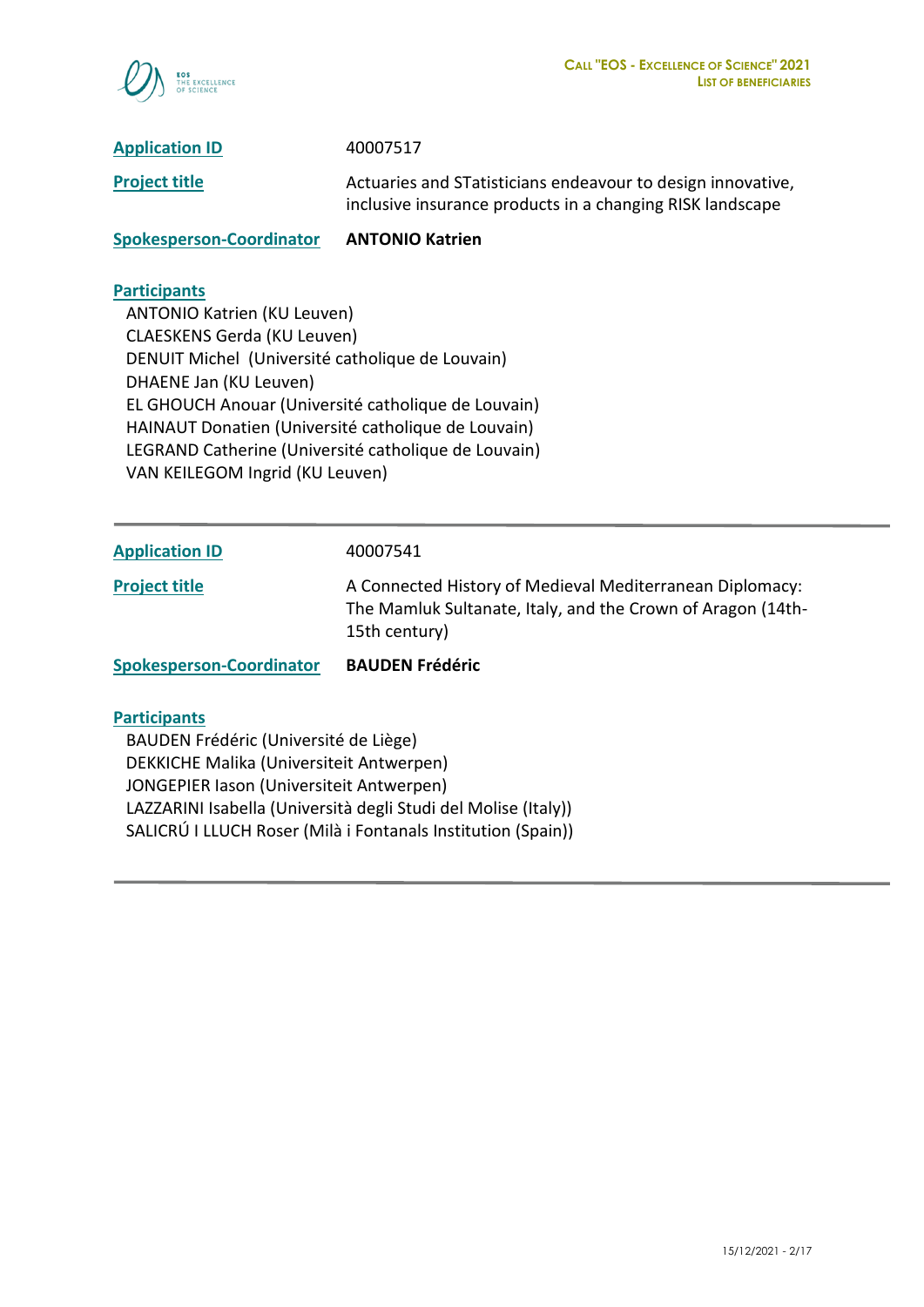

| <b>Application ID</b>           | 40007491                                              |
|---------------------------------|-------------------------------------------------------|
| <b>Project title</b>            | Taking IBD Genes from GWAS to Function to Drug Target |
| <b>Spokesperson-Coordinator</b> | <b>BEYAERT Rudi</b>                                   |

 BEYAERT Rudi (Universiteit Gent) DUMOUTIER Laure (Université catholique de Louvain) FRANCHIMONT Denis (Université libre de Bruxelles) GEORGES Michel (Université de Liège) LIBERT Claude (Universiteit Gent) RAHMOUNI Souad (Université de Liège) XAVIER Ramnik (Massachusetts General Hospital (United States))

**Application ID** 40007515

**Project title** Electrocoordination chemistry of s-block elements in organic media for future batteries

**Spokesperson-Coordinator BINNEMANS Koen**

#### **Participants**

 BINNEMANS Koen (KU Leuven) CHAMPAGNE Benoît (Université de Namur) FRANSAER Jan (KU Leuven) KIRCHNER Barbara (University of Bonn (Germany)) VLAD Alexandru (Université catholique de Louvain)

**Application ID** 40007513

**Project title Cell-cell cOmmuNicaTion As a driver of Cancer cell state** identiTy - Decoding the impact of cell-cell communications on the identity of tumor states in skin cancers

**Spokesperson-Coordinator BLANPAIN Cédric**

#### **Participants**

 AERTS Stein (KU Leuven) BLANPAIN Cédric (Université libre de Bruxelles) LAGAE Liesbet (Interuniversity Microelectronics Center) MARINE Jean-Christophe (KU Leuven) SAEYS Yvan (Universiteit Gent)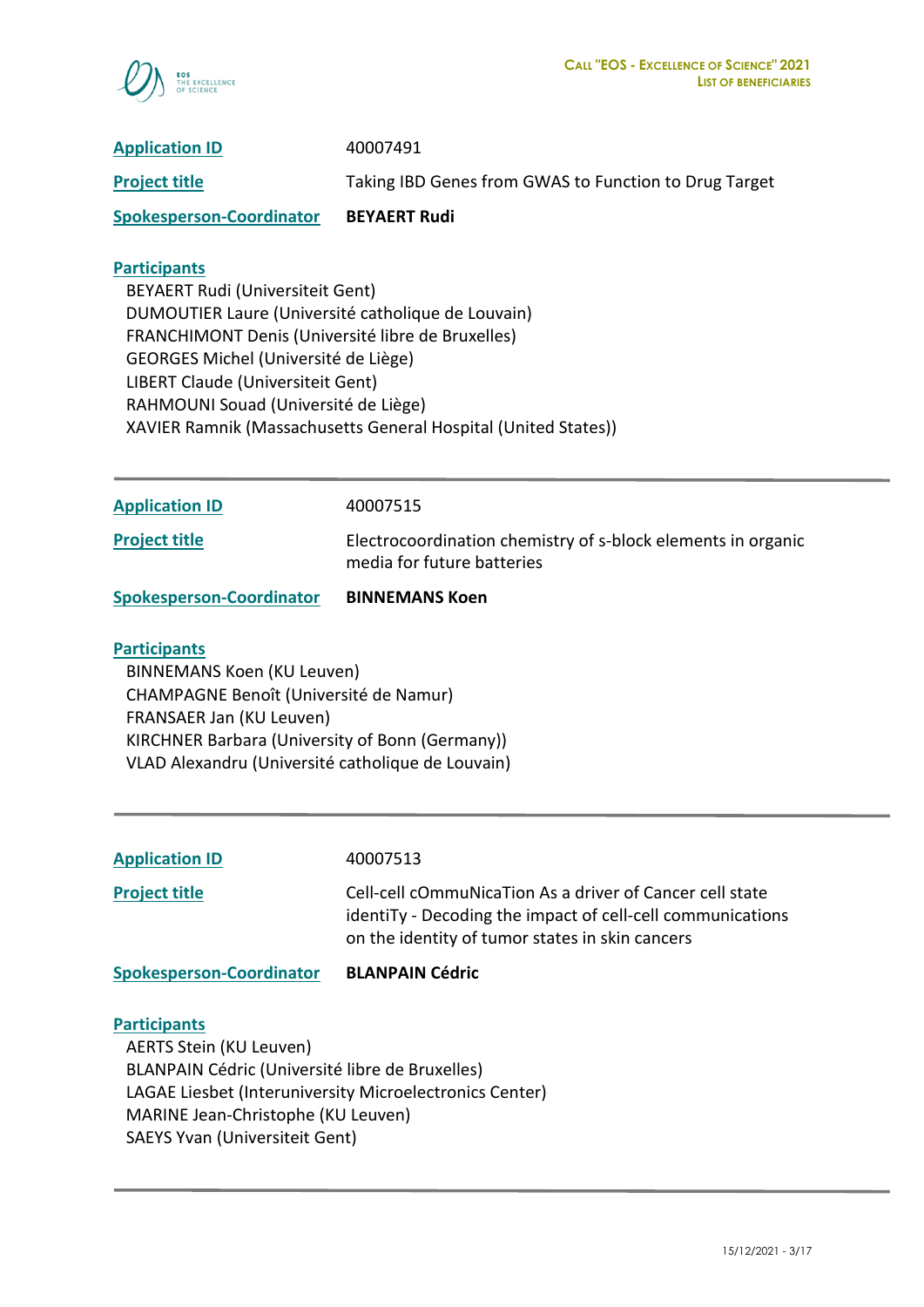

| <b>Application ID</b>           | 40007511                                                |
|---------------------------------|---------------------------------------------------------|
| <b>Project title</b>            | Plasma-based green hydrogen synthesis from hydrocarbons |
| <b>Spokesperson-Coordinator</b> | <b>BOGAERTS Annemie</b>                                 |
|                                 |                                                         |

 BOGAERTS Annemie (Universiteit Antwerpen) DE GEYTER Nathalie (Universiteit Gent) MORENT Rino (Universiteit Gent) RENIERS François (Université libre de Bruxelles) SNYDERS Rony (Université de Mons)

| <b>Application ID</b>           | 40007505                                                                                                                                             |
|---------------------------------|------------------------------------------------------------------------------------------------------------------------------------------------------|
| <b>Project title</b>            | Host-microbe interaction in intestinal homeostasis:<br>unravelling the mechanisms involved in the onset of multiple<br>inflammation-related diseases |
| <b>Spokesperson-Coordinator</b> | <b>CANI Patrice</b>                                                                                                                                  |

#### **Participants**

 BINDELS Laure (Université catholique de Louvain) CANI Patrice (Université catholique de Louvain) CHARIOT Alain (Université de Liège) LOUIS Edouard (Université de Liège) MCCOY Kathy (University of Calgary (Canada)) RAES Jeroen (KU Leuven) VAN DE WIELE Tom (Universiteit Gent) VAN LOO Geert (Universiteit Gent) VEREECKE Lars (Universiteit Gent) VERMEIRE Severine (KU Leuven)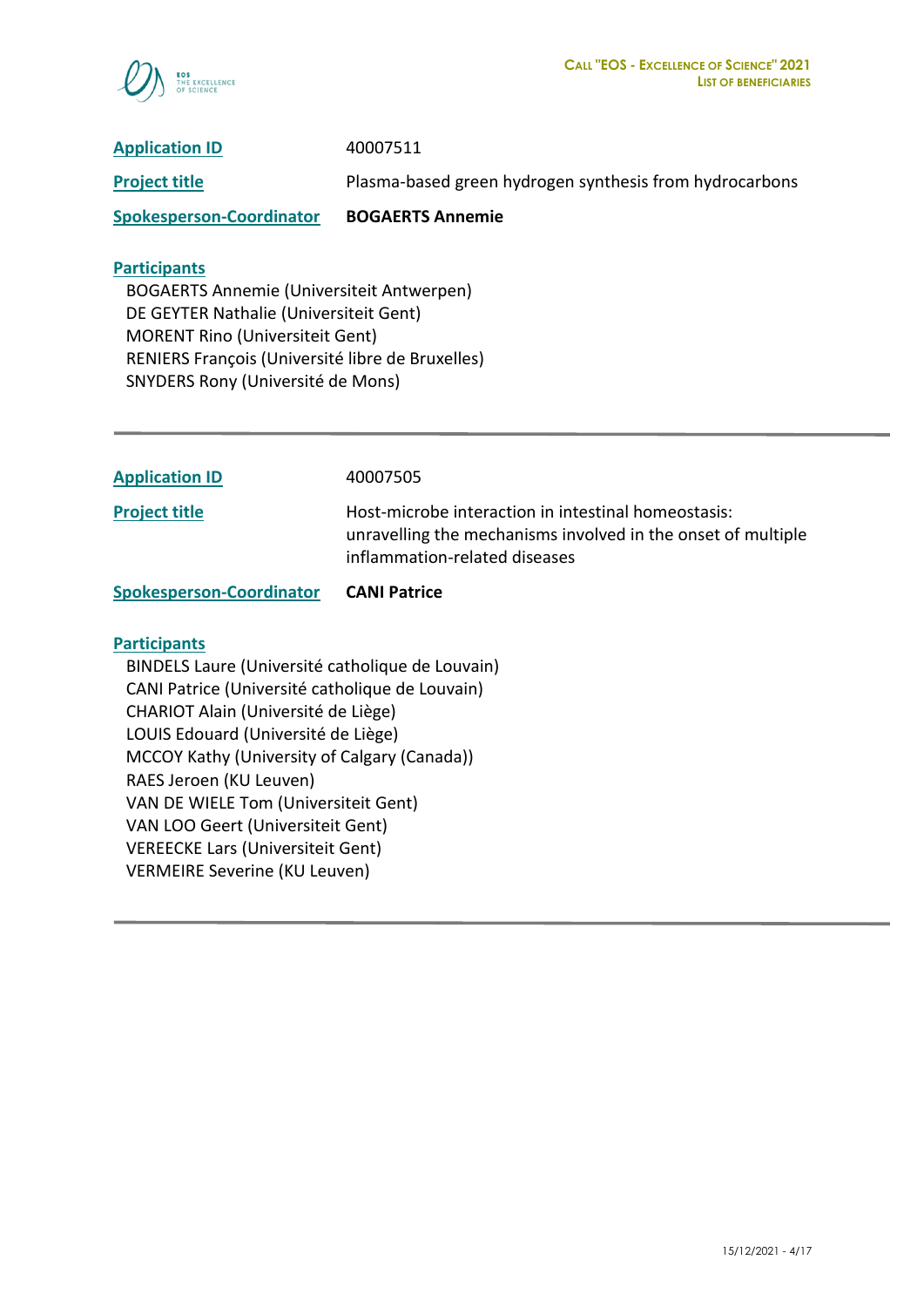

**Project title** Endoplasmic reticulum and mitochondria: common drivers of human β cell and neuronal fate

**Spokesperson-Coordinator CNOP Miriam**

## **Participants**

 CNOP Miriam (Université libre de Bruxelles) GILON Patrick (Université catholique de Louvain) JONAS Jean-Christophe (Université catholique de Louvain) LIM Lynette (KU Leuven) NGUYEN Laurent (Université de Liège) PASQUE Vincent (KU Leuven) VANDERHAEGHEN Pierre (KU Leuven)

| <b>Spokesperson-Coordinator</b> | DE BOER Karin                                                                          |
|---------------------------------|----------------------------------------------------------------------------------------|
| <b>Project title</b>            | Responses to Newton's Mathematical-Experimental<br>Paradigm in 18th-Century Philosophy |
| <b>Application ID</b>           | 40007510                                                                               |

#### **Participants**

 DE BOER Karin (KU Leuven) DUCHEYNE Steffen (Vrije Universiteit Brussel) PELLETIER Arnaud (Université libre de Bruxelles)

| <b>Spokesperson-Coordinator</b> | <b>DE FEYTER Steven</b>                                                                                                                  |
|---------------------------------|------------------------------------------------------------------------------------------------------------------------------------------|
| <b>Project title</b>            | CHIral symmetry breaking from Surface to Bulk: a<br>multidisciplinary approach of the crystallization of achiral<br>and chiral molecules |
| <b>Application ID</b>           | 40007495                                                                                                                                 |

#### **Participants**

 ALTANTZIS Thomas (Universiteit Antwerpen) CORNIL Jérôme (Université de Mons) DE FEYTER Steven (KU Leuven) FERINGA Ben (University of Groningen (Netherlands)) GEERTS Yves (Université libre de Bruxelles) LAZZARONI Roberto (Université de Mons) RESEL Roland (Graz University of Technology (Austria)) VAN AERT Sandra (Universiteit Antwerpen)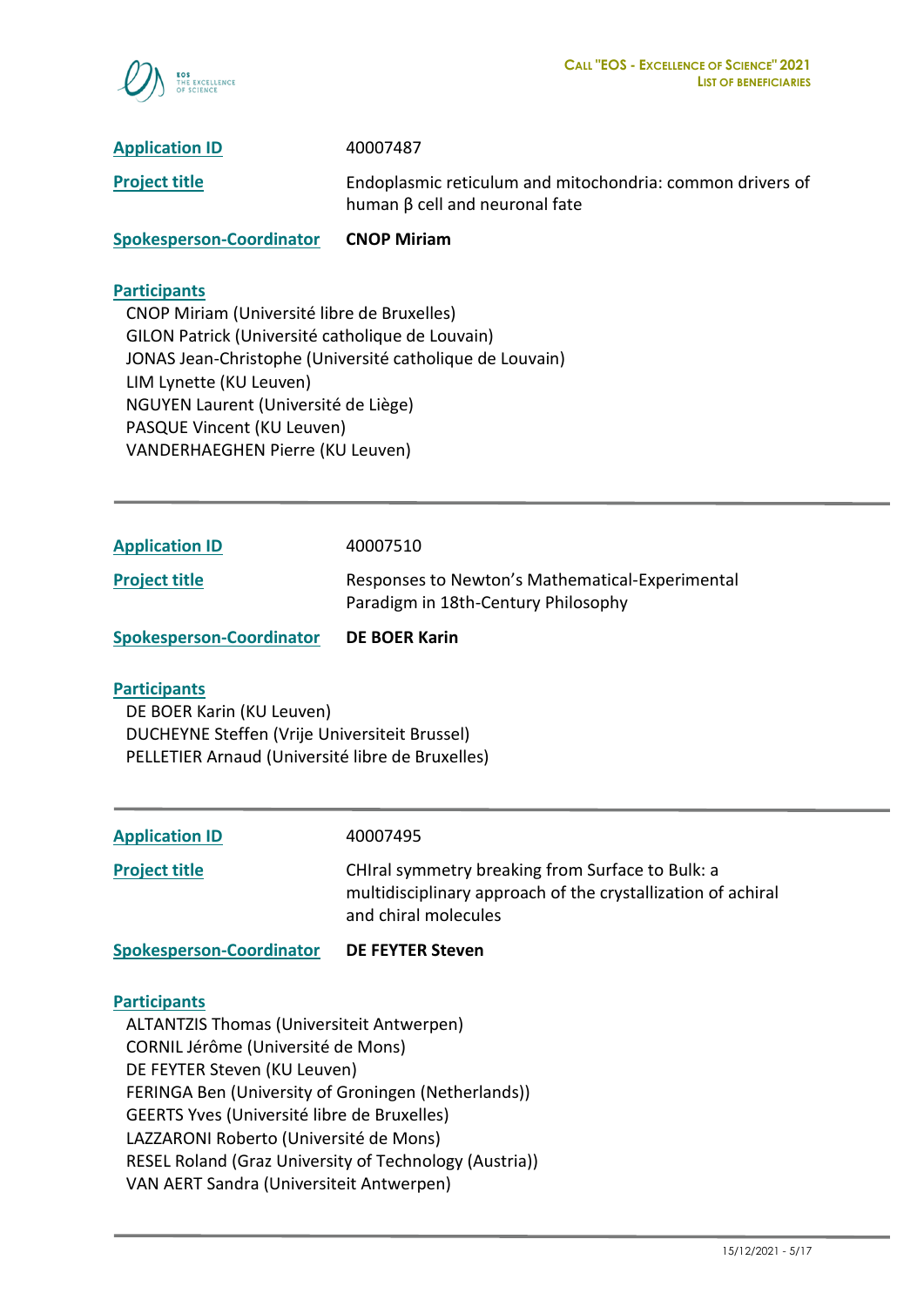

| <b>Spokesperson-Coordinator</b> | DE MEDTS Tom                                                 |
|---------------------------------|--------------------------------------------------------------|
| <b>Project title</b>            | High-dimensional expanders and Kac-Moody-Steinberg<br>groups |
| <b>Application ID</b>           | 40007542                                                     |

 CAPRACE Pierre-Emmanuel (Université catholique de Louvain) DE MEDTS Tom (Universiteit Gent) MARQUIS Timothée (Université catholique de Louvain)

| <b>Spokesperson-Coordinator</b> | <b>DE RAEDT Rudi</b>                                                            |
|---------------------------------|---------------------------------------------------------------------------------|
| <b>Project title</b>            | Biobehavioral triadic dynamics of stress resilience<br>transmission in families |
| <b>Application ID</b>           | 40007528                                                                        |

#### **Participants**

 BOSMANS Guy (KU Leuven) CEULEMANS Eva (KU Leuven) DE RAEDT Rudi (Universiteit Gent) D'HOOGE Rudi (KU Leuven) GALDIOLO Sarah (Université de Mons) HEEREN Alexandre (Université catholique de Louvain) KOOY Frank (Universiteit Antwerpen) ROSSIGNOL Mandy (Université de Mons)

| <b>Application ID</b> |
|-----------------------|
|-----------------------|

**Application ID** 40007559

**Project title Construction History, Above and Beyond. What History Can** Do for Construction History

**Spokesperson-Coordinator DEVOS Rika**

#### **Participants**

 DE RUYSSCHER Dave (Vrije Universiteit Brussel) DEHAENE Michiel (Universiteit Gent) DEVOS Rika (Université libre de Bruxelles) LAGAE Johan (Universiteit Gent) VAN DE VOORDE Stephanie (Vrije Universiteit Brussel) WOUTERS Ine (Vrije Universiteit Brussel)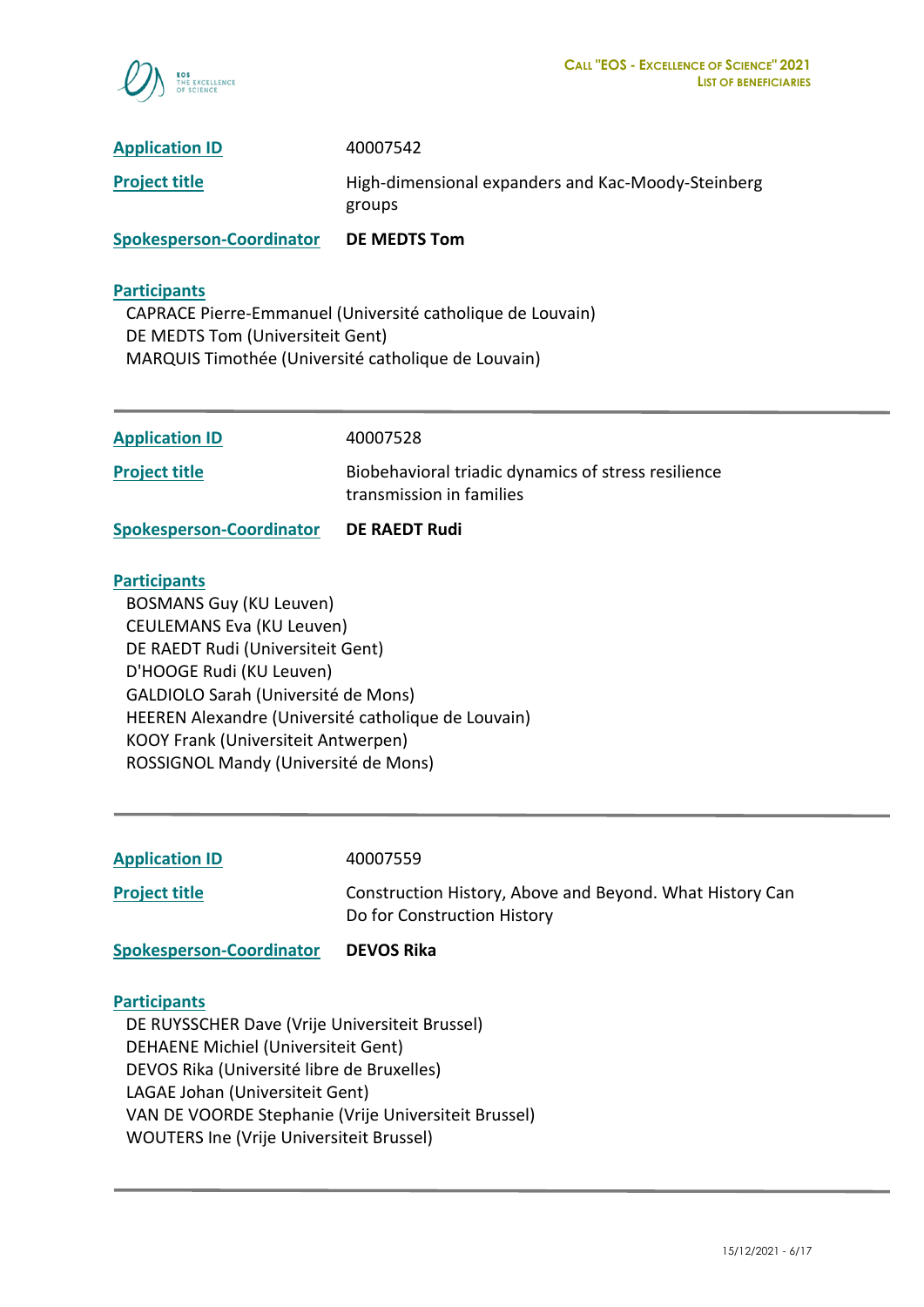

| <b>Spokesperson-Coordinator</b> | <b>ERDKAMP Paul</b>                                                                                                             |
|---------------------------------|---------------------------------------------------------------------------------------------------------------------------------|
| <b>Project title</b>            | Agriculture, diet and nutrition in Greco-Roman Egypt.<br>Reassessing ancient sustenance, food processing and<br>(mal)nutrition. |
| <b>Application ID</b>           | 40007554                                                                                                                        |

 ERDKAMP Paul (Vrije Universiteit Brussel) LEROY Frédéric (Vrije Universiteit Brussel) MOTTA Laura (University of Michigan, Ann Arbor (United States)) PREYS René (Université de Namur) REDDING Richard (University of Michigan, Ann Arbor (United States)) SCIPPO Marie-Louise (Université de Liège) VANDORPE Katelijn (KU Leuven)

| <b>Application ID</b>           | 40007502                                                                            |
|---------------------------------|-------------------------------------------------------------------------------------|
| <b>Project title</b>            | Central African Network of Observatories of troPIcal tree and<br>forest functioning |
| <b>Spokesperson-Coordinator</b> | <b>FAYOLLE Adeline</b>                                                              |

#### **Participants**

 ABERNETHY Katharine (Centre National de la Recherche Scientifique et Technologique (CENAREST) (Gabon)) ANGOBOY ILONDEA Bhély (Institut National pour l'Etude et la Recherche Agronomique (INERA) (Congo, Democratic Republic of the)) BASTIN Jean-François (Université de Liège) FAYOLLE Adeline (Université de Liège) HUBAU Wannes (Universiteit Gent) NGOMANDA Alfred (Centre National de la Recherche Scientifique et Technologique (CENAREST) (Gabon)) STEPPE Kathy (Universiteit Gent)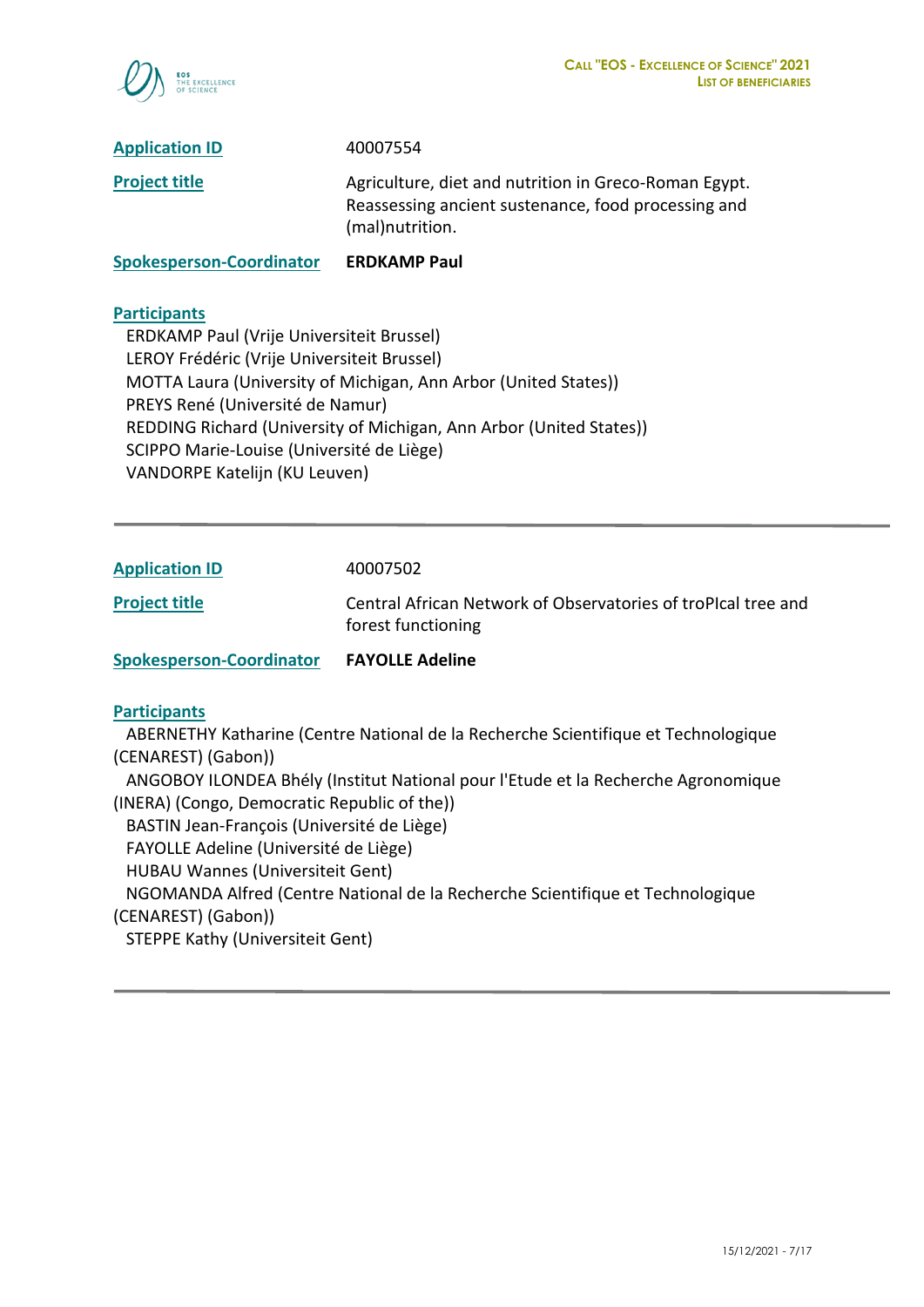

| <b>Spokesperson-Coordinator</b> | <b>FERON Olivier</b>                                                                                                                               |
|---------------------------------|----------------------------------------------------------------------------------------------------------------------------------------------------|
| <b>Project title</b>            | Harnessing tumor acidosis and immunogenic ferroptosis for<br>an innovative treatment of peritoneal carcinomatosis with<br>PUFA-loaded nanovesicles |
| <b>Application ID</b>           | 40007488                                                                                                                                           |

 FERON Olivier (Université catholique de Louvain) KRYSKO Dmitri (Universiteit Gent) SKIRTACH Andre (Universiteit Gent)

| <b>FINE Joel</b>                  |
|-----------------------------------|
| <b>Beyond Symplectic Geometry</b> |
| 40007524                          |
|                                   |

#### **Participants**

 BERTELSON Mélanie (Université libre de Bruxelles) FINE Joel (Université libre de Bruxelles) HOHLOCH Sonja (Universiteit Antwerpen) PREMOSELLI Bruno (Université libre de Bruxelles) VAN DER VEKEN Joeri (KU Leuven) ZAMBON Marco (KU Leuven)

| <b>Application ID</b> | 40007519                                                                                                                                                                 |
|-----------------------|--------------------------------------------------------------------------------------------------------------------------------------------------------------------------|
| <b>Project title</b>  | Keeping the best of weak bonds by tethering: a multi-scale,<br>multi-technique approach to polymeric materials with<br>controlled and predictable mechanical properties. |

**Spokesperson-Coordinator FUSTIN Charles-André**

#### **Participants**

CLASEN Christian (KU Leuven)

 CRETON Costantino (Ecole supérieure de physique et de chimie industrielles de la ville de Paris (ESPCI) (France)) DUWEZ Anne-Sophie (Université de Liège)

FUSTIN Charles-André (Université catholique de Louvain)

LEIGH David (The University of Manchester (United Kingdom))

REMACLE Françoise (Université de Liège)

SAKELLARIOU Dimitrios (KU Leuven)

VAN RUYMBEKE Evelyne (Université catholique de Louvain)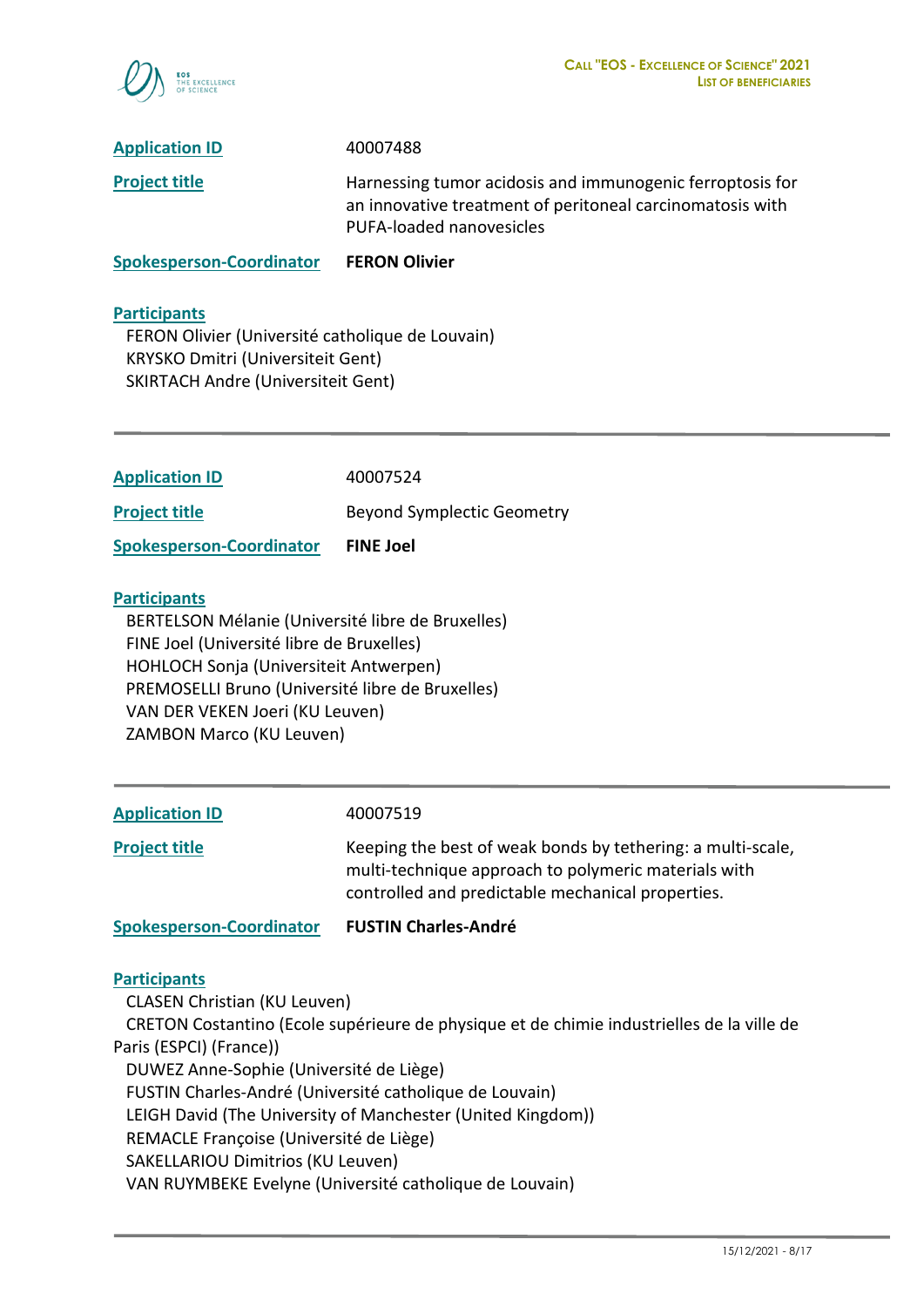

| <b>Spokesperson-Coordinator</b> | <b>GADEYNE Sylvie</b>                                                                                                                        |
|---------------------------------|----------------------------------------------------------------------------------------------------------------------------------------------|
| <b>Project title</b>            | How inequality kills. Two centuries of social and spatial<br>disparities in all-cause and cause-specific mortality in<br>Belgium (1800-2025) |
| <b>Application ID</b>           | 40007537                                                                                                                                     |

 BOCQUIER Philippe (Université catholique de Louvain) DEVOS Isabelle (Universiteit Gent) EGGERICKX Thierry (Université catholique de Louvain) GADEYNE Sylvie (Vrije Universiteit Brussel) VANWAMBEKE Sophie (Université catholique de Louvain)

| <b>Application ID</b>           | 40007563                                  |
|---------------------------------|-------------------------------------------|
| <b>Project title</b>            | CaloritrOnics iN magNEtiC Weyl semimeTals |
| <b>Spokesperson-Coordinator</b> | <b>GEHRING Pascal</b>                     |
| <b>Participants</b>             |                                           |

 CHARLIER Jean-Christophe (Université catholique de Louvain) DA COSTA PEREIRA Lino (KU Leuven) DUPÉ Bertrand (Université de Liège) GEHRING Pascal (Université catholique de Louvain) HACKENS Benoît (Université catholique de Louvain) MERCKLING Clement (Interuniversity Microelectronics Center) MOLINA-LOPEZ Francisco (KU Leuven) SILHANEK Alejandro (Université de Liège) VAN BAEL Margriet (KU Leuven) VERSTRAETE Matthieu (Université de Liège)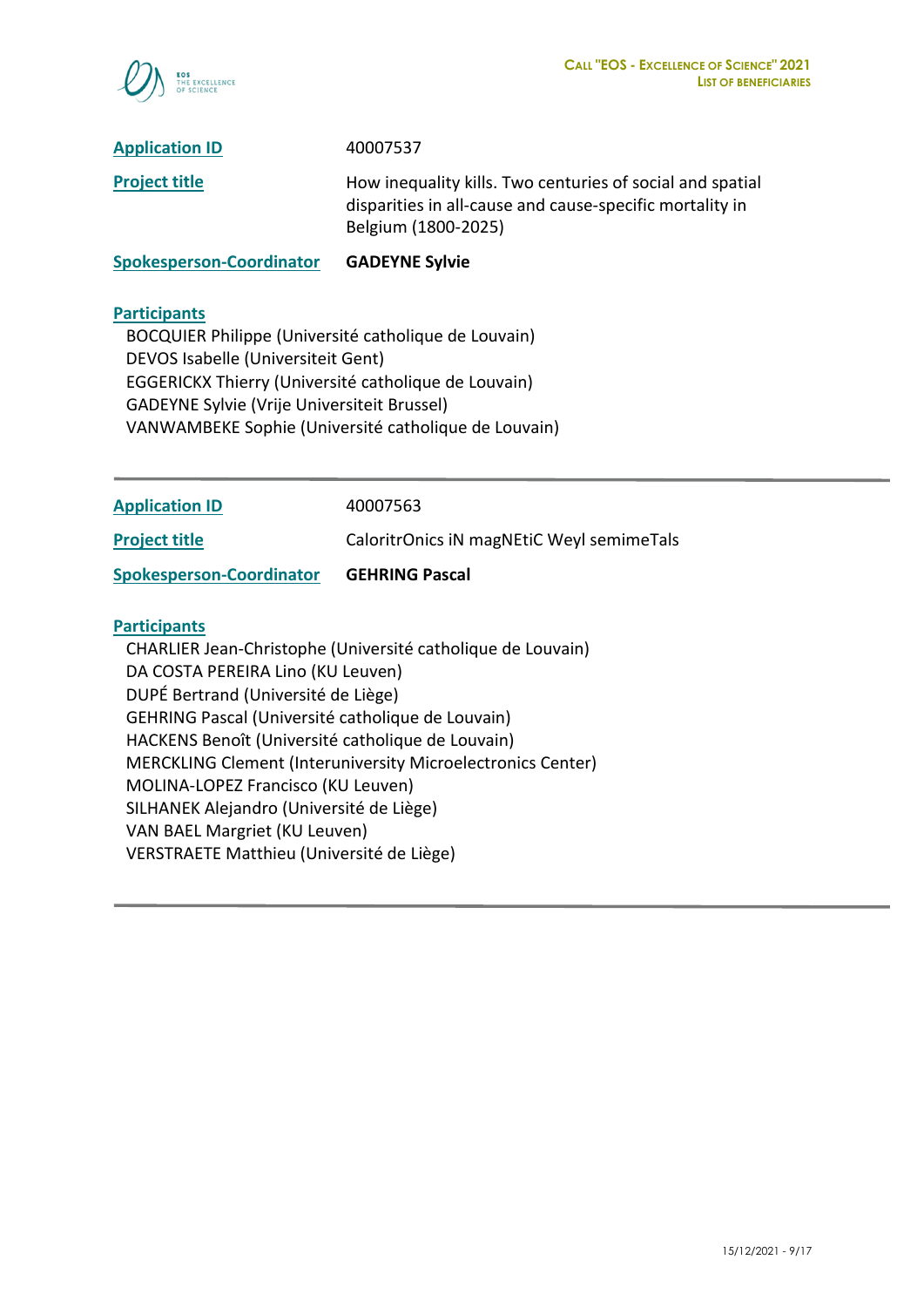

| <b>Application ID</b>           | 40007492                          |
|---------------------------------|-----------------------------------|
| <b>Project title</b>            | Belgian Language in Autism Cohort |
| <b>Spokesperson-Coordinator</b> | <b>KISSINE Mikhail</b>            |

 DELIENS Gaétane (Université libre de Bruxelles) DESTREBECQZ Arnaud (Université libre de Bruxelles) KISSINE Mikhail (Université libre de Bruxelles) NOENS Ilse (KU Leuven) ROEYERS Herbert (Universiteit Gent) STEYAERT Jean (KU Leuven) WARREYN Petra (Universiteit Gent) WIERSEMA roeljan (Universiteit Gent) ZINK Inge (KU Leuven)

| <b>Application ID</b> | 40007560                                                                                 |
|-----------------------|------------------------------------------------------------------------------------------|
| <b>Project title</b>  | Pattern Formation in Integrated Lasers for Spectroscopy and<br>Terahertz Wave Generation |

**Spokesperson-Coordinator KUYKEN Bart**

#### **Participants**

 GORZA Simon-Pierre (Université libre de Bruxelles) KUYKEN Bart (Universiteit Gent) LAMPIN Jean-Francois (IEMN-CNRS (France)) LEO François (Université libre de Bruxelles) PEYTAVIT Emilien (IEMN-CNRS (France)) PICQUE Nathalie (Max Planck Institute for Quantum Optics (Germany)) ROELKENS Gunther (Universiteit Gent)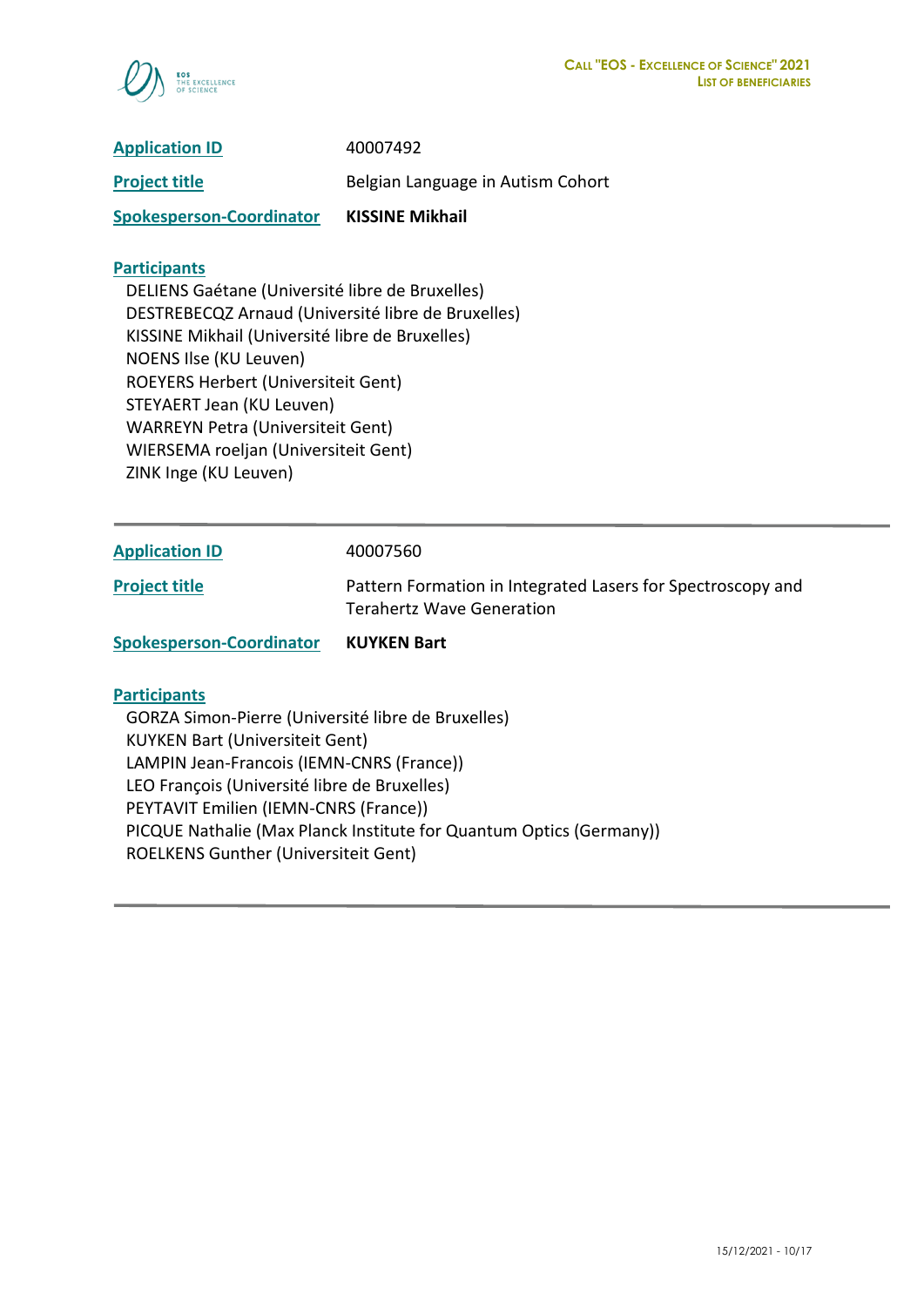

**Project title** An integrated approach to unravel eosinophil function in chronic eosinophilic disorders

**Spokesperson-Coordinator LAMBRECHT Bart**

#### **Participants**

 BRUSSELLE Guy (Universiteit Gent) BUREAU Fabrice (Université de Liège) DESMET Christophe (Université de Liège) GEVAERT Philippe (Universiteit Gent) HAMMAD Hamida (Universiteit Gent) LAMBRECHT Bart (Universiteit Gent) LOUIS Renaud (Université de Liège) ROUFOSSE Florence (Université libre de Bruxelles) SAVVIDES Savvas (Universiteit Gent) VAN BRAECKEL Eva (Universiteit Gent)

| <b>Application ID</b>           | 40007504                                                                                               |
|---------------------------------|--------------------------------------------------------------------------------------------------------|
| <b>Project title</b>            | Mastering metal-PHOSphonate properties in PORE-size<br>engineered catalysts for bio-refinery processes |
| <b>Spokesperson-Coordinator</b> | <b>MARCHAL Wouter</b>                                                                                  |

#### **Participants**

 AMELOOT Rob (KU Leuven) APRILE Carmela (Université de Namur) FUSARO Luca (Université de Namur) HAUFFMAN Tom (Vrije Universiteit Brussel) HERMANS Sophie (Université catholique de Louvain) MARCHAL Wouter (Universiteit Hasselt) MEYNEN Vera (Universiteit Antwerpen)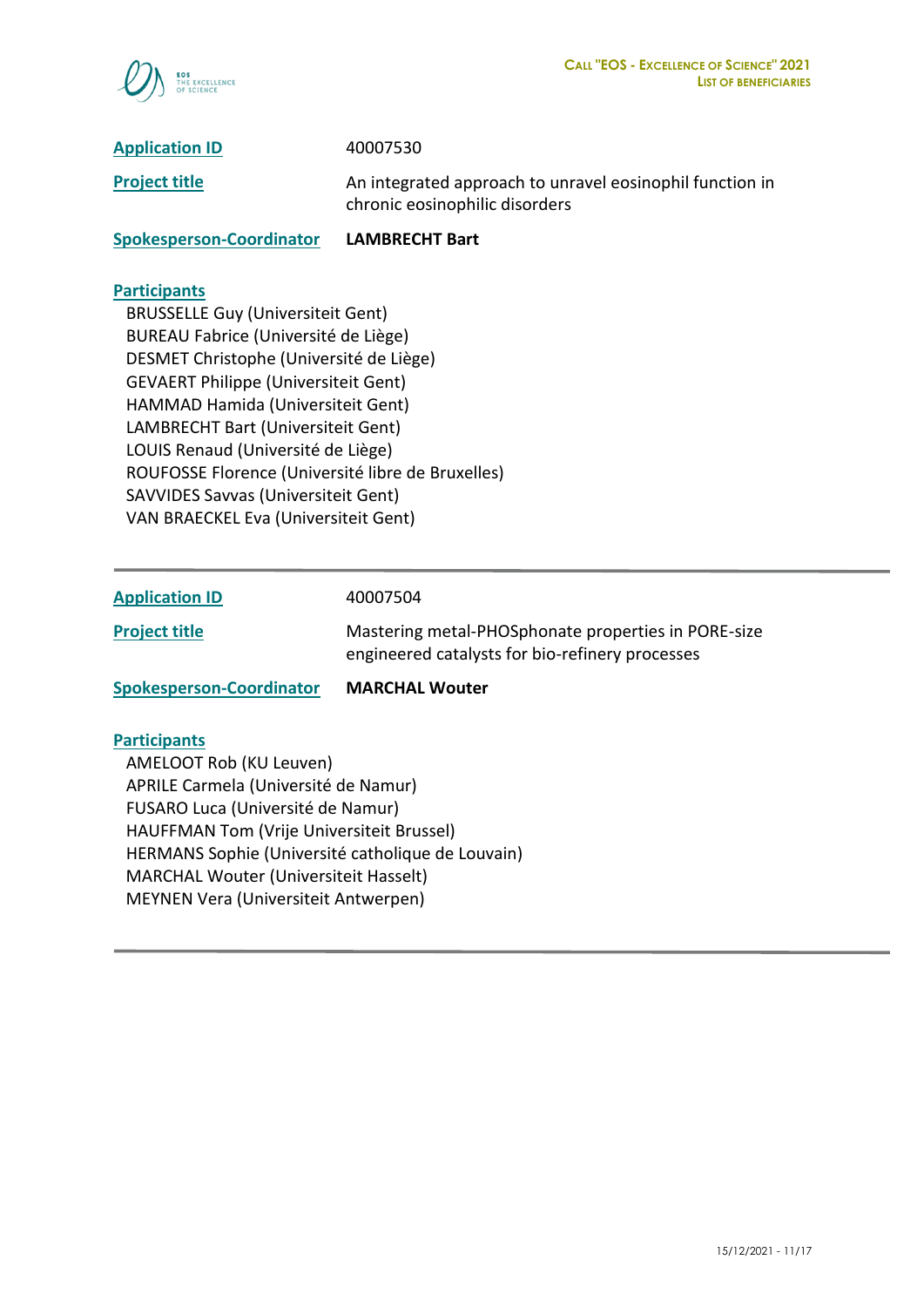

| <b>Spokesperson-Coordinator</b> | <b>MAZZONE Massimiliano</b>                                                                          |
|---------------------------------|------------------------------------------------------------------------------------------------------|
| <b>Project title</b>            | Tricking tumor immunosuppression: RNA epigenetics as<br>novel target to improve cancer immunotherapy |
| <b>Application ID</b>           | 40007564                                                                                             |

 CLOSE Pierre (Université de Liège) FUKS François (Université libre de Bruxelles) MAZZONE Massimiliano (KU Leuven) VAN GINDERACHTER Jo (Vrije Universiteit Brussel)

| <b>Spokesperson-Coordinator</b> | <b>MICHIELS Jan</b>                                                           |
|---------------------------------|-------------------------------------------------------------------------------|
| <b>Project title</b>            | deCiphering bacterial peRsIsTence of Individual Cells down to<br>Atomic Level |
| <b>Application ID</b>           | 40007496                                                                      |

#### **Participants**

 BALLET Steven (Vrije Universiteit Brussel) HALLEZ Régis (Université de Namur) MICHIELS Jan (KU Leuven) VAN BAMBEKE Françoise (Université catholique de Louvain) VERSÉES Wim (Vrije Universiteit Brussel) VOGEL Jörg (University of Würzburg (Germany))

| <b>Application ID</b> | 40007527 |
|-----------------------|----------|
|-----------------------|----------|

**Project title Project title** Prepared for SARS-CoV-3: advancing our understanding of SARS coronavirus antigenic and pathogenic evolution

**Spokesperson-Coordinator MICHIELS Thomas**

#### **Participants**

 ALSTEENS David (Université catholique de Louvain) DALLMEIER Kai (KU Leuven) GILLET Laurent (Université de Liège) MEULEMAN Philip (Universiteit Gent) MICHIELS Thomas (Université catholique de Louvain) NEYTS Johan (KU Leuven) PEELMAN Frank (Universiteit Gent) SAELENS Xavier (Universiteit Gent)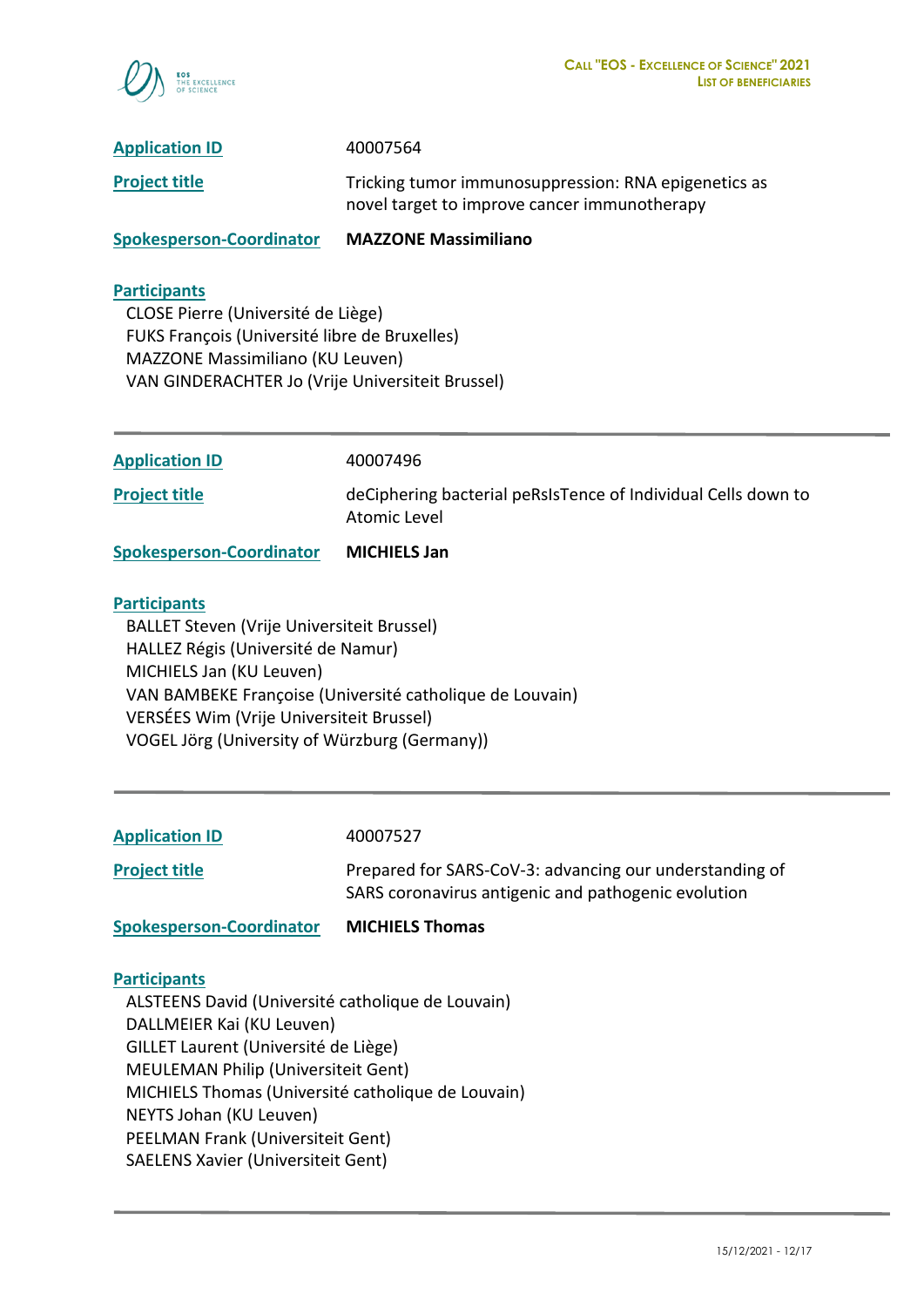

| <b>Application ID</b>           | 40007525                                  |
|---------------------------------|-------------------------------------------|
| <b>Project title</b>            | Shapeable 2D magnetoelectronics by design |
| <b>Spokesperson-Coordinator</b> | <b>MILOSEVIC Milorad</b>                  |

 ADELMANN Christoph (Interuniversity Microelectronics Center) BOUSQUET Eric (Université de Liège) COVACI Lucian (Universiteit Antwerpen) GEIM Andre (University of Manchester (United Kingdom)) GIANTOMASSI Matteo (Université catholique de Louvain) GONZE Xavier (Université catholique de Louvain) MILOSEVIC Milorad (Universiteit Antwerpen) PARTOENS Bart (Universiteit Antwerpen) PEETERS François (Universiteit Antwerpen) SOREE Bart (Interuniversity Microelectronics Center) VAN WAEYENBERGE Bartel (Universiteit Gent)

| <b>Application ID</b>           | 40007555                                                                                                                                                 |
|---------------------------------|----------------------------------------------------------------------------------------------------------------------------------------------------------|
| <b>Project title</b>            | Exploring the mechanisms of RESponse and RESistance to<br>novel Cancer immunotherapies in tumors Unresponsive to<br>Earlier immune checkpoint inhibition |
| <b>Spokesperson-Coordinator</b> | <b>NEYNS Bart</b>                                                                                                                                        |

#### **Participants**

 AWADA Ahmad (Université libre de Bruxelles) BRECKPOT Karine (Vrije Universiteit Brussel) COULIE Pierre (Université catholique de Louvain) NEYNS Bart (Vrije Universiteit Brussel) TUYAERTS Sandra (Vrije Universiteit Brussel)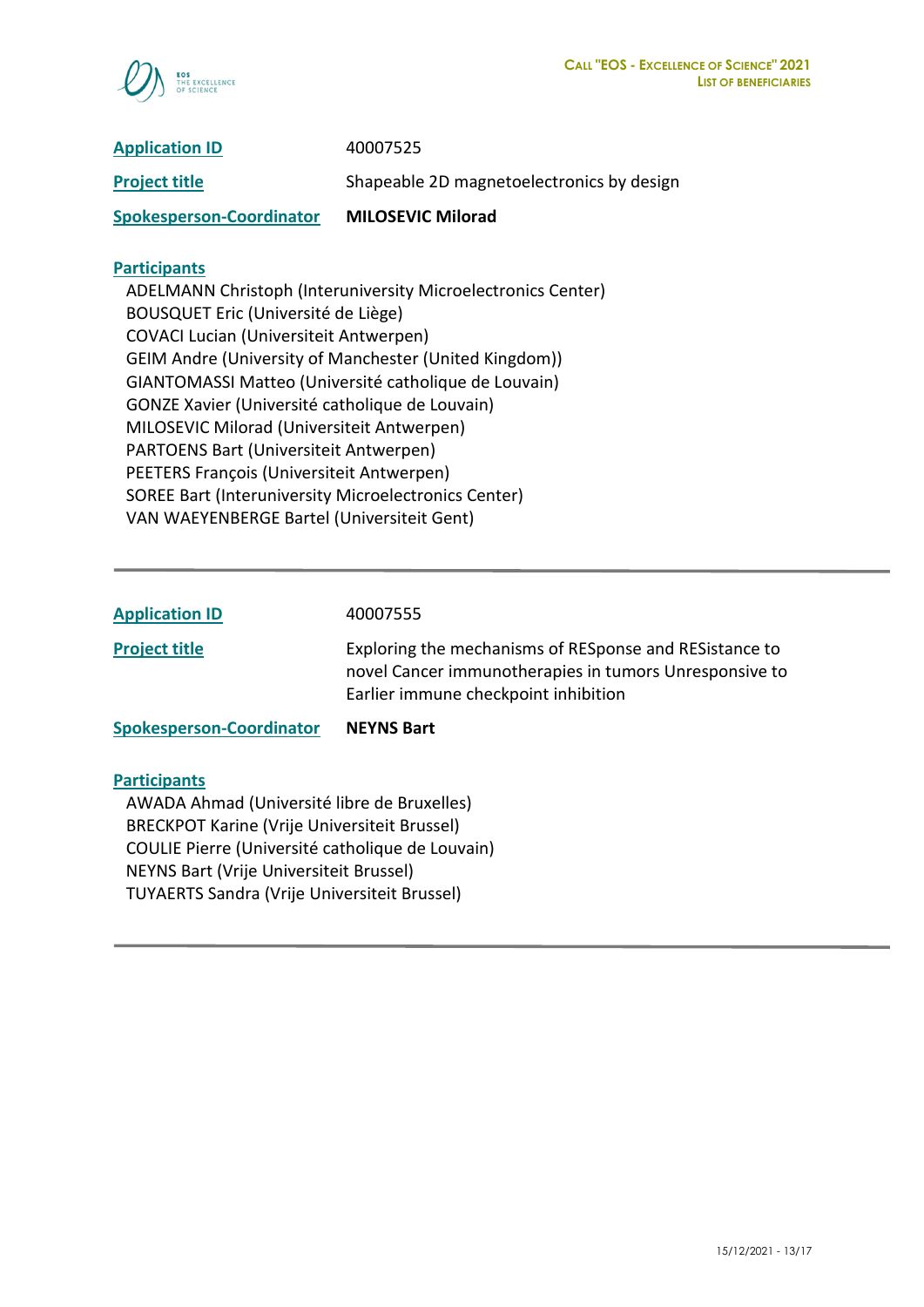

**Project title** Understanding and tackling the spatio-temporal changes of the metastatic lymph node epicenter

**Spokesperson-Coordinator NOËL Agnès**

## **Participants**

 AGOSTINIS Patrizia (KU Leuven) BERGERS Gabriele (KU Leuven) KRIDELKA Frédéric (Université de Liège) LUCAS Sophie (Université catholique de Louvain) LYDEN David (Weill Cornell Medicine Gale and Ira Druckier Institute for Children's Health (United States)) NOËL Agnès (Université de Liège) SCHEELE Colinda (KU Leuven)

| <b>Spokesperson-Coordinator</b> | <b>VAN DER SANDE Guy</b>       |
|---------------------------------|--------------------------------|
| <b>Project title</b>            | <b>Photonic Ising Machines</b> |
| <b>Application ID</b>           | 40007536                       |

## **Participants**

 BIENSTMAN Peter (Universiteit Gent) MASSAR Serge (Université libre de Bruxelles) VAN DER SANDE Guy (Vrije Universiteit Brussel) VERSCHAFFELT Guy (Vrije Universiteit Brussel)

**Application ID** 40007501

**Project title** Molecular, Atomic, Nuclear and AStrophysics research for heavy eLements stUdies

**Spokesperson-Coordinator VAN DUPPEN Pieter**

#### **Participants**

 CHAMEL Nicolas (Université libre de Bruxelles) GORIELY Stéphane (Université libre de Bruxelles) NEYENS Gerda (KU Leuven) PALMERI Patrick (Université de Mons) QUINET Pascal J. (Université de Mons) RAABE Riccardo (KU Leuven) VAN DUPPEN Pieter (KU Leuven) VAN ECK Sophie (Université libre de Bruxelles)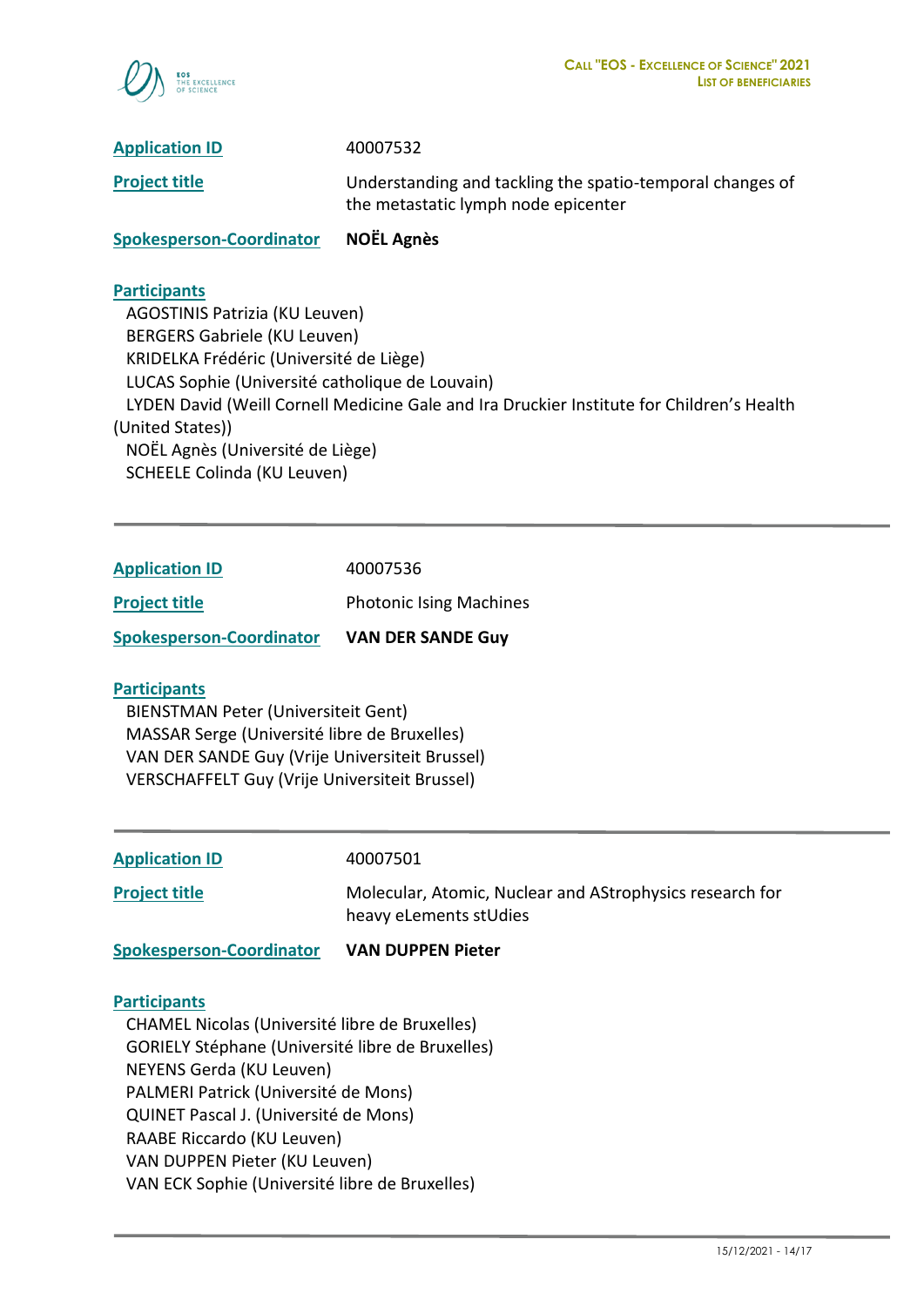

| <b>Spokesperson-Coordinator</b> | <b>VAN LENTHE Harry</b>                                                                                                |
|---------------------------------|------------------------------------------------------------------------------------------------------------------------|
| <b>Project title</b>            | Understanding joint health: biomechanical and<br>mechanobiological characterization of the bone-cartilage<br>interface |
| <b>Application ID</b>           | 40007553                                                                                                               |

 DALL'ARA Enrico (University of Sheffield (United Kingdom)) RUFFONI Davide (Université de Liège) STOK Kathryn (University of Melbourne (Australia)) VAN LENTHE Harry (KU Leuven)

OVSIANIKOV Aleksandr (Technische Universität Wien (TU Wien) (Austria))

ZANDRINI Tommaso (Technische Universität Wien (TU Wien) (Austria))

KOPPEN Carina (Universiteit Antwerpen)

 VAN HOORICK Jasper (Universiteit Gent) VAN VLIERBERGHE Sandra (Universiteit Gent)

VANFLETEREN Jan (Universiteit Gent)

 ROLANDO Christian (Université de Lille (France)) VAN DEN BOGERD Bert (Universiteit Antwerpen)

| <b>Application ID</b>                               | 40007548                                                 |  |
|-----------------------------------------------------|----------------------------------------------------------|--|
| <b>Project title</b>                                | Artificial Lithographic MODel for COrNeal drug Screening |  |
| <b>Spokesperson-Coordinator</b>                     | <b>VAN VLIERBERGHE Sandra</b>                            |  |
| <b>Participants</b>                                 |                                                          |  |
| <b>CAUWE Maarten (Universiteit Gent)</b>            |                                                          |  |
| DUPONT Christine (Université catholique de Louvain) |                                                          |  |
| FOURNIER Isabelle (Université de Lille (France))    |                                                          |  |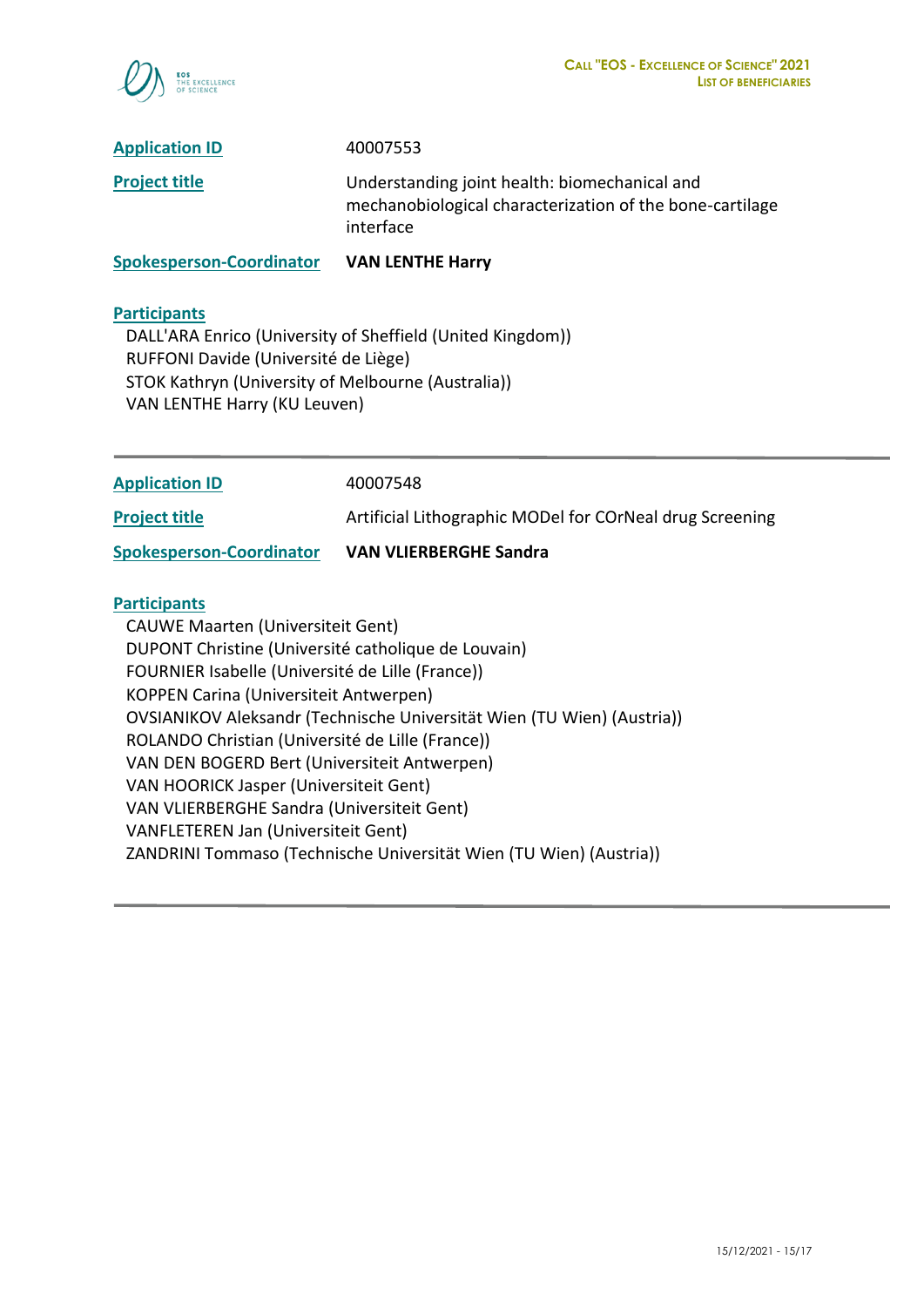

**Application ID** 40007512 **Project title** Cell Death Regulation and Role in Infection and Inflammatory Diseases

**Spokesperson-Coordinator VANDENABEELE Peter**

#### **Participants**

 AUGUSTYNS Koen (Universiteit Antwerpen) BERTRAND Mathieu (Universiteit Gent) COPPIETERS Wouter (Université de Liège) DEJARDIN Emmanuel (Université de Liège) GOZZELINO Raffaella (NOVA University of Lisbon (Portugal)) HEIKENWÄLDER Mathias (German Cancer Research Center (Germany)) LAFONTAINE Denis (Université libre de Bruxelles) LAMKANFI Mohamed (Universiteit Gent) MAELFAIT Jonathan (Universiteit Gent) MOUTSCHEN Michel (Université de Liège) VANDEN BERGHE Tom (Universiteit Antwerpen) VANDENABEELE Peter (Universiteit Gent)

**Application ID** 40007526

**Project title Creating highly entangled quantum states in the NISQ era** 

**Spokesperson-Coordinator VERSTRAETE Frank**

#### **Participants**

 BASTIN Thierry (Université de Liège) CERF Nicolas (Université libre de Bruxelles) CLEMMEN Stéphane (Université libre de Bruxelles) DE GREVE Kristiaan (Interuniversity Microelectronics Center) DE ROECK Wojciech (KU Leuven) GOLDMAN Nathan (Université libre de Bruxelles) MARTIN John (Université de Liège) NESLADEK Milos (Universiteit Hasselt) ORESHKOV Ognyan (Université libre de Bruxelles) PIRONIO Stefano (Université libre de Bruxelles) ROLAND Jérémie (Université libre de Bruxelles) SCHLAGHECK Peter (Université de Liège) TEMPERE Jacques (Universiteit Antwerpen) VERSTRAETE Frank (Universiteit Gent) WOUTERS Michiel (Universiteit Antwerpen)